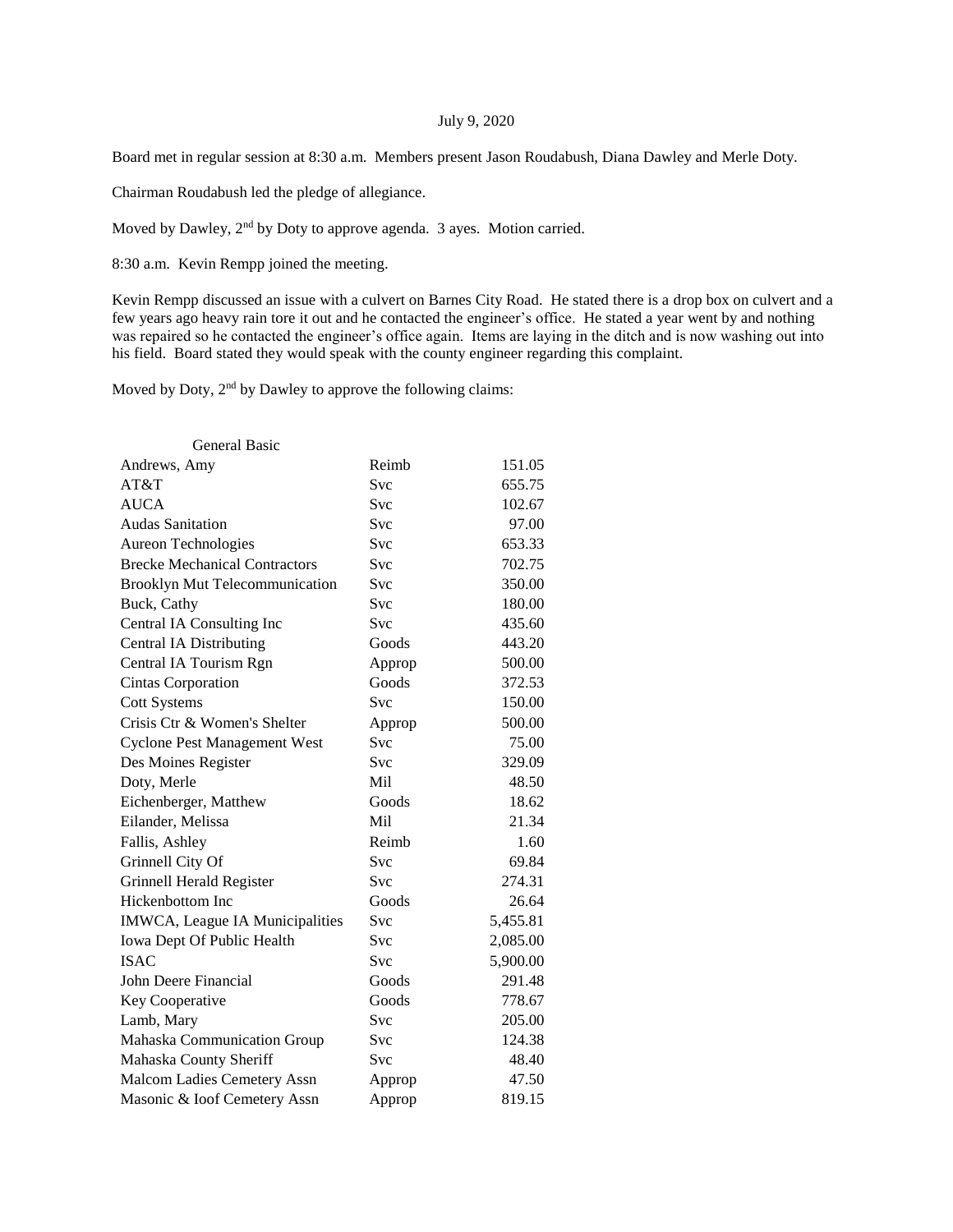| Matt Parrott/Storey Kenworthy      | Goods      | 159.62    |
|------------------------------------|------------|-----------|
| Mid American Energy                | Svc        | 2,989.36  |
| Mid Iowa Community Action Inc      | Approp     | 2,000.00  |
| Monte Car Wash                     | Svc        | 20.00     |
| Montezuma Crop Services Inc        | Goods      | 35.00     |
| Montezuma State Bank               | <b>Svc</b> | 27.80     |
| Pow Co Employee Health Plan Tr     | <b>Svc</b> | 480.28    |
| Poweshiek Animal League Shelter    | Approp     | 500.00    |
| Poweshiek Co Council On Aging      | Approp     | 3,000.00  |
| <b>Poweshiek Transfer Station</b>  | Svc        | 323.06    |
| Premier Office Equip/Rk Dixon      | Svc        | 213.21    |
| Ross, Sandy                        | Mil/Reimb  | 97.20     |
| Roudabush, Jason                   | Mil        | 38.30     |
| <b>Scantron Corporation</b>        | Svc        | 652.82    |
| Schumacher Elevator Co             | Svc        | 276.20    |
| Sieren, Susan J                    | <b>Svc</b> | 246.00    |
| Simpson, Corey                     | Reimb      | 46.90     |
| Taylor Auto Body, Inc              | Svc        | 15.00     |
| The Depot Express                  | Goods      | 65.65     |
| <b>TIAA Commercial Finance Inc</b> | Svc        | 292.81    |
| <b>True Value</b>                  | Goods      | 70.60     |
| <b>United States Cellular</b>      | Svc        | 275.62    |
| <b>US Bank Equipment Finance</b>   | Svc        | 923.20    |
| Vannoy Chevrolet Co                | Goods      | 12,232.40 |
| Vavroch, Mark                      | Goods      | 96.29     |
| Victor Oil, Inc.                   | Goods      | 461.22    |
| Windstream                         | <b>Svc</b> | 520.62    |
| Windstream Communications Inc      | Svc        | 1,000.00  |
|                                    |            |           |
| General Supplemental               |            |           |
| Poweshiek County EMA               | Approp     | 22,300.00 |
| <b>MH/DD Services</b>              |            |           |
| Fallis, Ashley                     | Reimb      | 14.44     |
| IMWCA, League IA Municipalities    | Svc        | 497.72    |
| <b>Poweshiek County Auditor</b>    | Svc        | 600.00    |
| <b>Rural Services Basic</b>        |            |           |
| Grinnell Firestone Store           | Svc        | 61.50     |
| IMWCA, League IA Municipalities    | Svc        | 5,636.25  |
| Monte Car Wash                     | Svc        | 205.75    |
| The Depot Express                  | Goods      | 1,033.24  |
| Vannoy Chevrolet Co                | <b>Svc</b> | 1,242.88  |
| Veldhuizen, Dennis                 | Svc        | 800.00    |
| Wex Bank                           | Goods      | 146.39    |
| Windstream                         | Svc        |           |
|                                    |            | 55.26     |
| Secondary Road                     |            |           |
| Airgas Usa LLC                     | Svc        | 512.06    |
| <b>Alliant Energy/IPL</b>          | Svc        | 6.16      |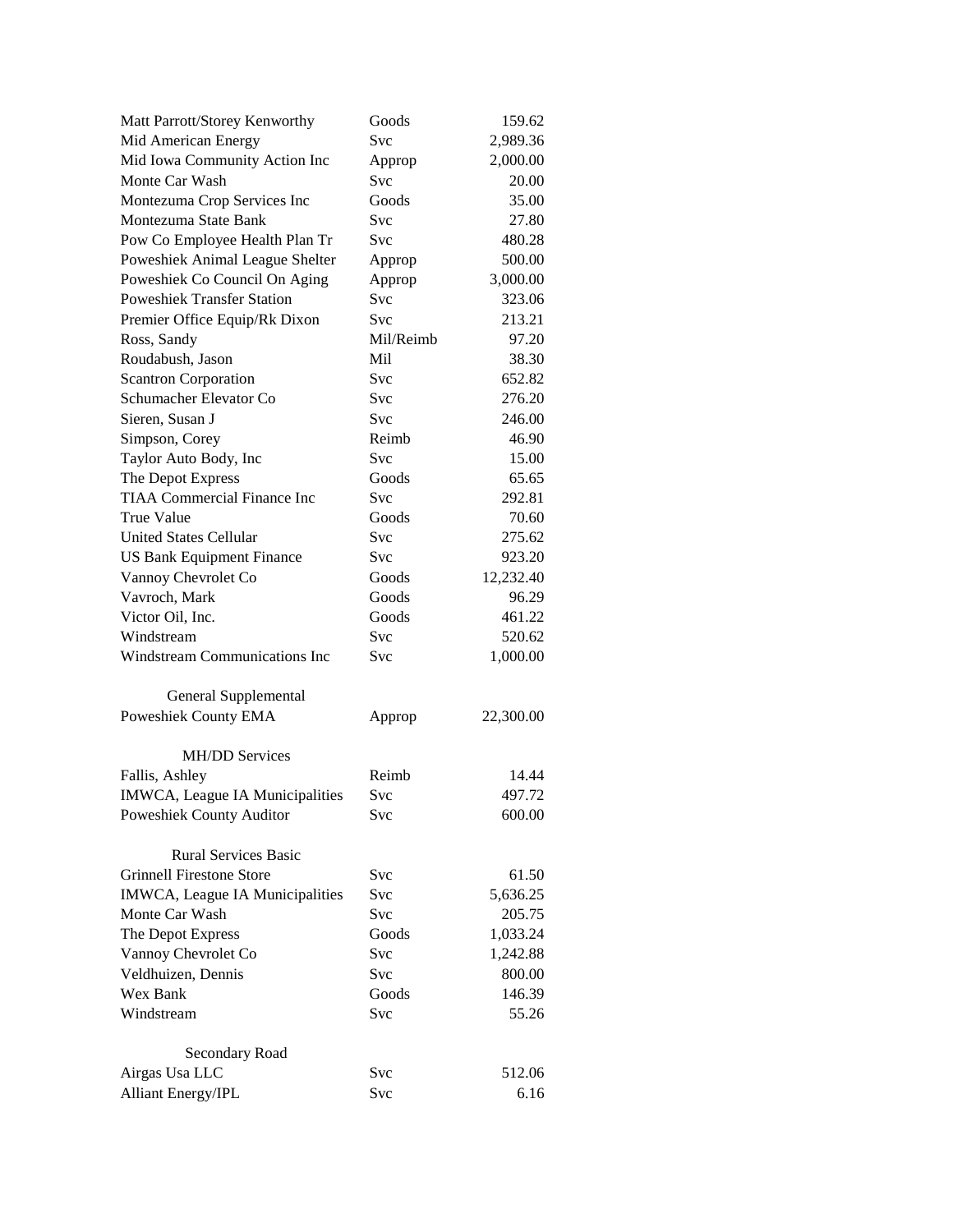| Altorfer Machinery Co              | Goods      | 590.99    |
|------------------------------------|------------|-----------|
| American Legion Blakley Steven     | Svc        | 343.00    |
| Arnold Motor Supply Inc            | Goods      | 606.11    |
| <b>AUCA</b>                        | Svc        | 69.41     |
| <b>Audas Sanitation</b>            | Svc        | 178.13    |
| Block, Marty                       | Svc        | 225.00    |
| <b>Brooklyn Mun Utilities</b>      | <b>Svc</b> | 287.93    |
| Brooklyn Mut Telecommunication     | Svc        | 28.22     |
| Calhoun-Burns & Assoc Inc          | Svc        | 4,690.75  |
| Central Iowa Salvage               | Svc        | 10.00     |
| Deep River City Of                 | Svc        | 54.36     |
| Douds Stone LLC                    | Goods      | 1,626.67  |
| <b>Fastenal Company</b>            | Goods      | 51.69     |
| <b>Gatr Truck Center</b>           | Goods      | 445.59    |
| <b>Grinnell Implement Store</b>    | Goods      | 68.40     |
| Hall, David                        | Goods      | 22.00     |
| Halls Feed & Seed                  | Goods      | 31.50     |
| Hoffstetter, Tanner                | Svc        | 783.79    |
| IMWCA, League IA Municipalities    | Svc        | 15,828.20 |
| Key Cooperative                    | Svc        | 786.50    |
| Malcom Lumber                      | Goods      | 20.25     |
| <b>Manatts</b> Inc                 | Goods      | 1,508.00  |
| <b>Martin Marietta Materials</b>   | Goods      | 34,749.77 |
| Mid American Energy                | Svc        | 186.15    |
| Pow Co Employee Health Plan Tr     | Svc        | 1,440.84  |
| Poweshiek Water Assn               | Svc        | 111.00    |
| Scandridge, Daniel, James &        | Svc        | 967.55    |
| Jeannine                           |            |           |
| Sinclair Napa                      | Goods      | 165.78    |
| Tifco Industries, Inc.             | Goods      | 1,450.84  |
| <b>True Value</b>                  | Goods      | 41.99     |
| Verizon Connect Nwf Inc            | Svc        | 1,198.06  |
| Victor Oil, Inc.                   | <b>Svc</b> | 73.86     |
| <b>Wex Bank</b>                    | Goods      | 1,827.56  |
| Windstream                         | Svc        | 418.64    |
| Ziegler Inc                        | Goods      | 112.42    |
|                                    |            |           |
| Recorder's Records Management      |            |           |
| <b>Iowa County Recorders Assn</b>  | Svc        | 995.32    |
|                                    |            |           |
| Sheriff Commissary                 |            |           |
| Reliance Telephone Inc             | Goods      | 1,000.00  |
|                                    |            |           |
| <b>Emergency Management Agency</b> |            |           |
| Danko Emergency Equipment          | Goods      | 4,466.00  |
| IMWCA, League IA Municipalities    | Svc        | 262.44    |
| Mid American Energy                | Svc        | 124.56    |
| Paul, Brian                        | Reimb      | 44.87     |
| <b>US Bank Equipment Finance</b>   | Svc        | 15.00     |
| Verizon                            | Svc        | 40.01     |
| Windstream                         | Svc        | 120.99    |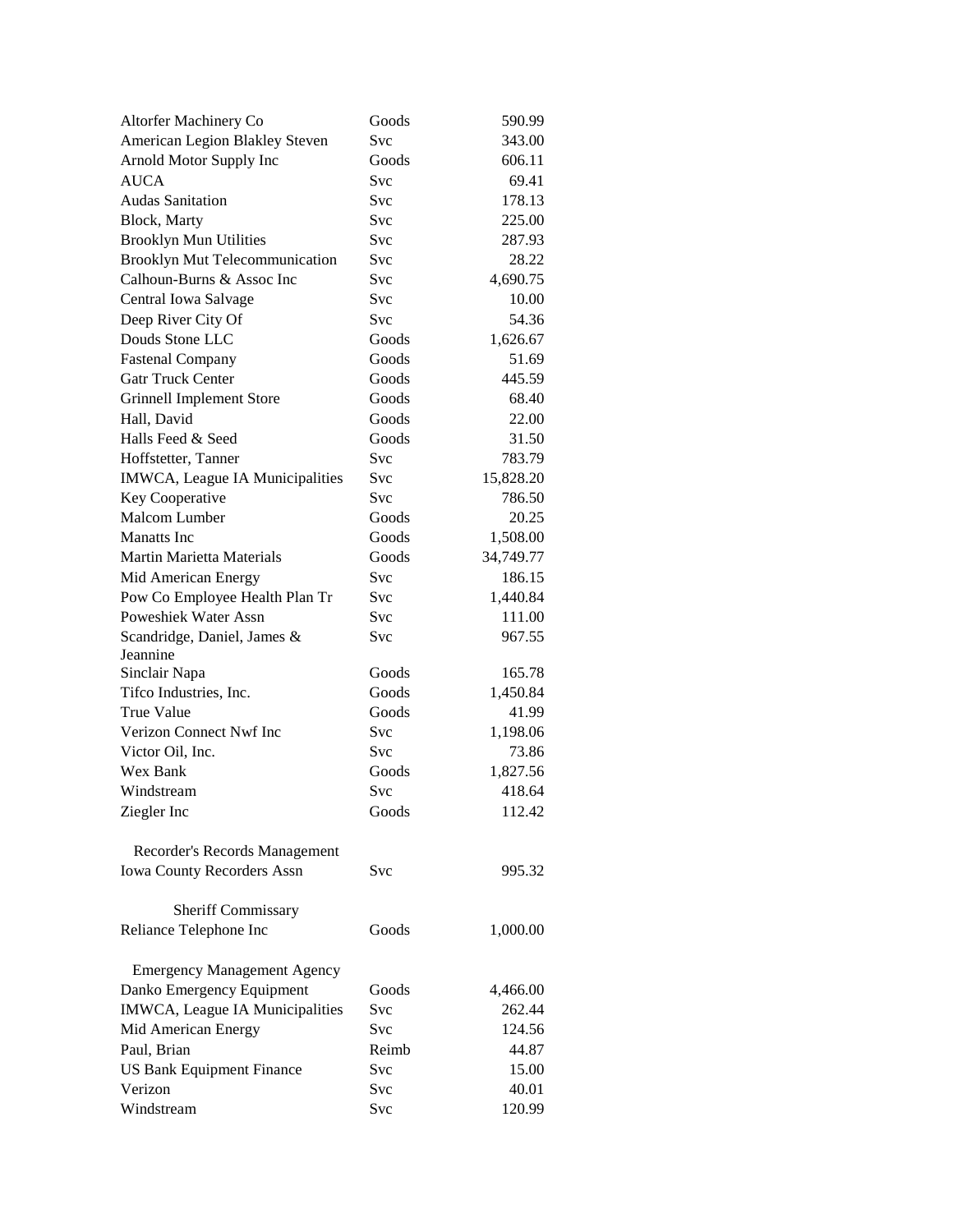| E-911                                 |               |          |
|---------------------------------------|---------------|----------|
| <b>Brooklyn Mut Telecommunication</b> | Svc           | 254.20   |
| Disney-Bruggeman, Dawn                | Svc/Mil/Reimb | 2,417.96 |
| Verizon                               | <b>Svc</b>    | 280.07   |
| Windstream                            | <b>Svc</b>    | 492.99   |
|                                       |               |          |
| Assessor                              |               |          |
| <b>Business Card</b>                  | Goods         | 2,586.53 |
| IMWCA, League IA Municipalities       | <b>Svc</b>    | 1,489.58 |
| Pow Co Employee Health Plan Tr        | <b>Svc</b>    | 1,440.84 |
| Windstream                            | <b>Svc</b>    | 66.24    |

3 ayes. Motion carried.

Moved by Dawley, 2<sup>nd</sup> by Doty to approve July 10, 2020 Poweshiek County Payroll for \$206,094.52. 3 ayes. Motion carried.

Moved by Doty,  $2<sup>nd</sup>$  by Dawley to approve July 2 & 6, 2020 board minutes. 3 ayes. Motion carried.

Moved by Dawley, 2<sup>nd</sup> by Doty to approve certificate of appointment for Ed Kline, Road Maintenance Supervisor, Secondary Road, effective July 13, 2020 with rate of pay \$60,260 per year. 3 ayes. Motion carried.

Board received Recorder's Report of Fees Collected for month ending June 30, 2020.

Board received Summary and Annual Report FY'20 for Sheriff Office Civil Division.

Moved by Dawley, 2nd by Doty to approve service agreement between UnityPoint Health-Grinnell Regional Medical Center, d/b/a Grinnell Public Health; the Poweshiek County Board of Health; and Poweshiek County for public health services for FY'21 and authorize Jason Roudabush, Chairman to sign. 3 ayes. Motion carried.

Doty stated he attended the Poweshiek County Conservation board meeting this week.

The following are Poweshiek County Employee gross wages for period July 1, 2019 to June 30, 2020:

## **Gross Wages FY'20 7/1/2019 - 6/30/2020 Board of Supervisors**

| Dawley, Diana                            | 32,757.83 |
|------------------------------------------|-----------|
| Doty, Merle                              | 32,503.00 |
| Roudabush, Jason<br><b>Auditor</b>       | 32,746.33 |
| Eilander, Melissa                        | 59,910.00 |
| Gray, Susan                              | 30,201.67 |
| Talbert, Nicholet                        | 32,401.93 |
| Tish, Laura<br><b>Election Officials</b> | 52,552.70 |
| Alexander, Gordon                        | 258.75    |
| Angove, Mary                             | 128.50    |
| Baker, Carol                             | 144.00    |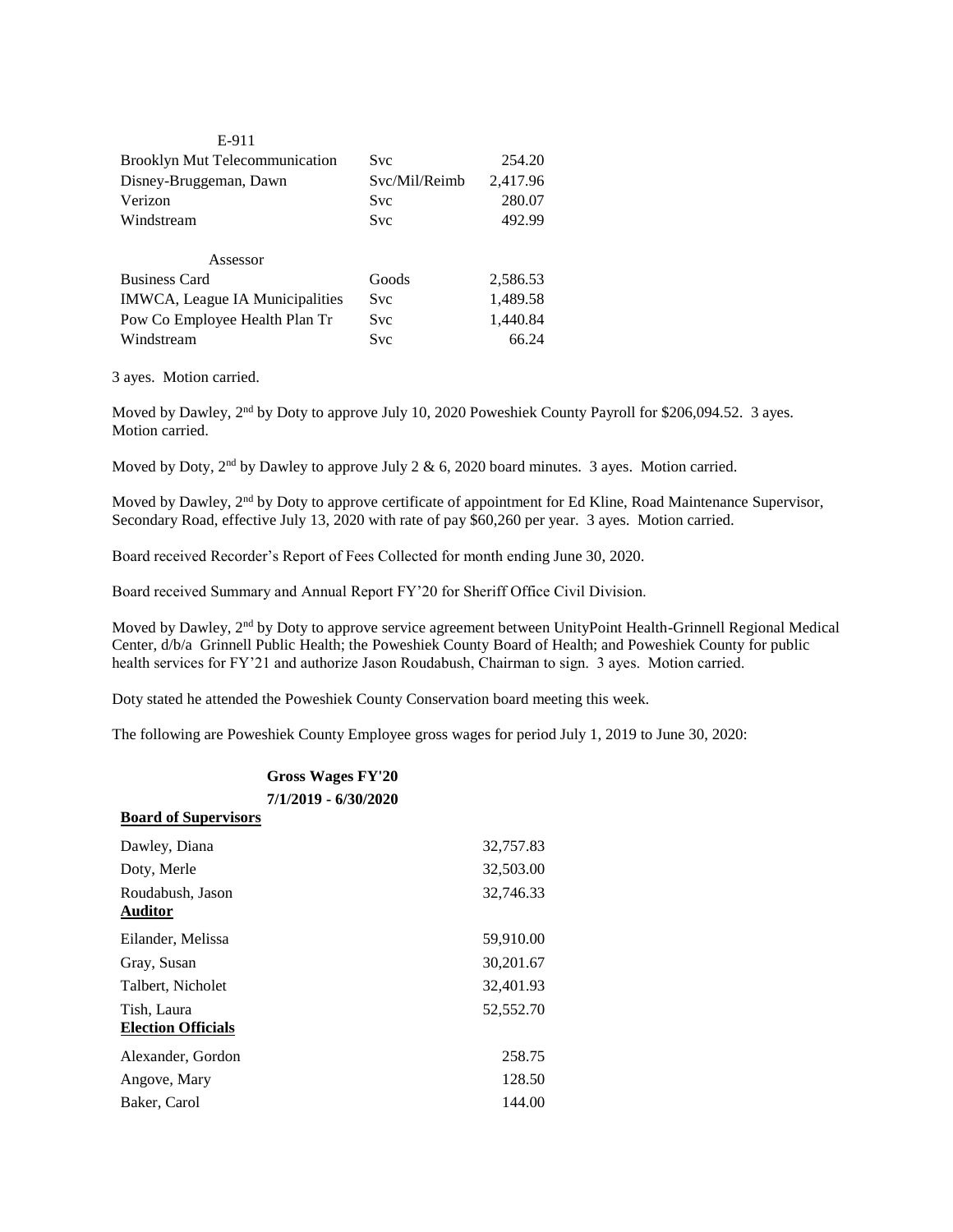| Benson, Fonda     | 139.50 |
|-------------------|--------|
| Bly, Kathryn      | 139.50 |
| Bly, Rachel       | 216.00 |
| Brennen, Carolyn  | 348.00 |
| Cline, Kay        | 130.50 |
| Cox, Katherine    | 416.25 |
| Crane, Vicky      | 139.50 |
| Dale, Carol       | 381.00 |
| Davis, Cynthia    | 146.25 |
| Davis, Joyce      | 216.00 |
| Deppe, Laird      | 153.00 |
| Deppe, Marilyn    | 170.00 |
| Doty, Gloria      | 146.25 |
| Dunn, Natalie     | 153.00 |
| Edwards, Barrett  | 192.00 |
| Edwards, Karen    | 216.00 |
| Estes, Shane      | 139.50 |
| Falck, Sandra     | 144.00 |
| Fisch, Kathy      | 144.00 |
| Freeborn, Phyllis | 244.50 |
| Gallo, Susan      | 148.50 |
| German, Donna     | 160.00 |
| Goodlow, Marilyn  | 245.00 |
| Haas, Thomsa      | 155.00 |
| Hammen, Jeanne    | 130.50 |
| Harrison, Joyce   | 130.50 |
| Holtz, Mary       | 146.25 |
| Hudnut, Dixie     | 438.38 |
| Hull, Barbara     | 144.00 |
| Hunter, Judith    | 139.50 |
| Hurst, Angela     | 216.00 |
| Hutchinson, Susan | 151.50 |
| Jordan, Carol     | 139.50 |
| Kinseth, Delores  | 160.00 |
| Korns, Martina    | 139.50 |
| Kriegel, Carla    | 216.00 |
| Longman, Debra    | 360.00 |
| Manning, Sandra   | 135.00 |
| Martinek, Dorothy | 148.50 |
| Mathews, Rose     | 144.00 |
| Mc Dowell, Julie  | 366.50 |
| Mckee, Joan       | 146.25 |
| Mcnaul, Cynthia   | 132.75 |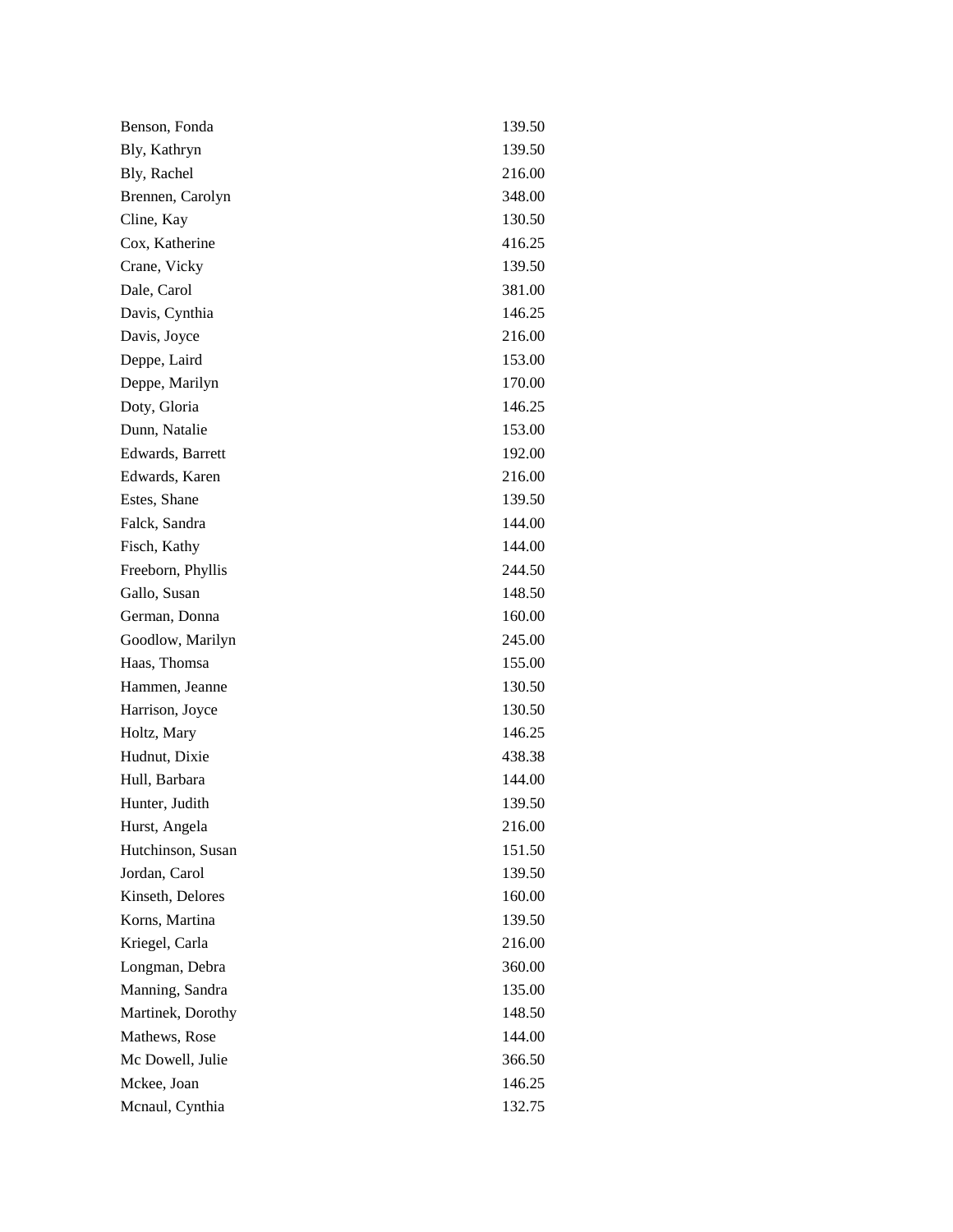| McVay, Margery                                | 258.75    |
|-----------------------------------------------|-----------|
| Melsa, Joyce                                  | 139.50    |
| Meredith, Phyllis                             | 351.00    |
| Meyer, Diane                                  | 492.25    |
| Milburn, Shirley                              | 144.00    |
| Oxenreider, Sarah                             | 344.25    |
| Peak, Janis                                   | 146.25    |
| Purvis, Mildred                               | 144.00    |
| Reilly, Mary                                  | 146.25    |
| Richards, Herbert                             | 211.50    |
| Richards, Mary                                | 211.50    |
| Ross, Marla                                   | 139.50    |
| Sebetka, Jeanette                             | 146.25    |
| Sherwood, Anedra                              | 139.50    |
| Smothers, Carole                              | 144.00    |
| Sterk, Ginger                                 | 139.50    |
| Thomason, Donna                               | 144.00    |
| Tish, Ashley                                  | 210.00    |
| Tremmel, Shirley                              | 521.00    |
| Vanersvelde, Janet                            | 165.00    |
| Willrich, Lola                                | 265.50    |
| Woods, Carolyn                                | 9.00      |
| Wray, Jo                                      | 234.00    |
| Wykoff, Marilyn                               | 146.25    |
| Young, Cheryl                                 | 102.00    |
| <b>Treasurer</b>                              |           |
| Ferneau, Melody                               | 49,675.77 |
| Hutchcraft, Jessica                           | 25,740.15 |
| Kitzmann, Amy                                 | 26,391.05 |
| Latcham, Kay                                  | 49,469.42 |
| Maschmann, Sierra                             | 27,934.59 |
| Ross, Sandy                                   | 59,910.00 |
| Rudd, Angela                                  | 25,802.89 |
| Sutfin, Brenda                                | 45,503.36 |
| Tindle, Megan                                 | 35,410.58 |
| Versteegt, Patricia<br><b>County Attorney</b> | 41,427.83 |
| Chandler, Kari                                | 5,329.06  |
| Dille, Timothy                                | 10,096.95 |
| Hopwood, Dane                                 | 25,104.57 |
| Klaver, Bart                                  | 90,294.00 |
| Meyer, Jodi                                   | 33,089.84 |
| Nielsen, Denise                               | 15,677.90 |
|                                               |           |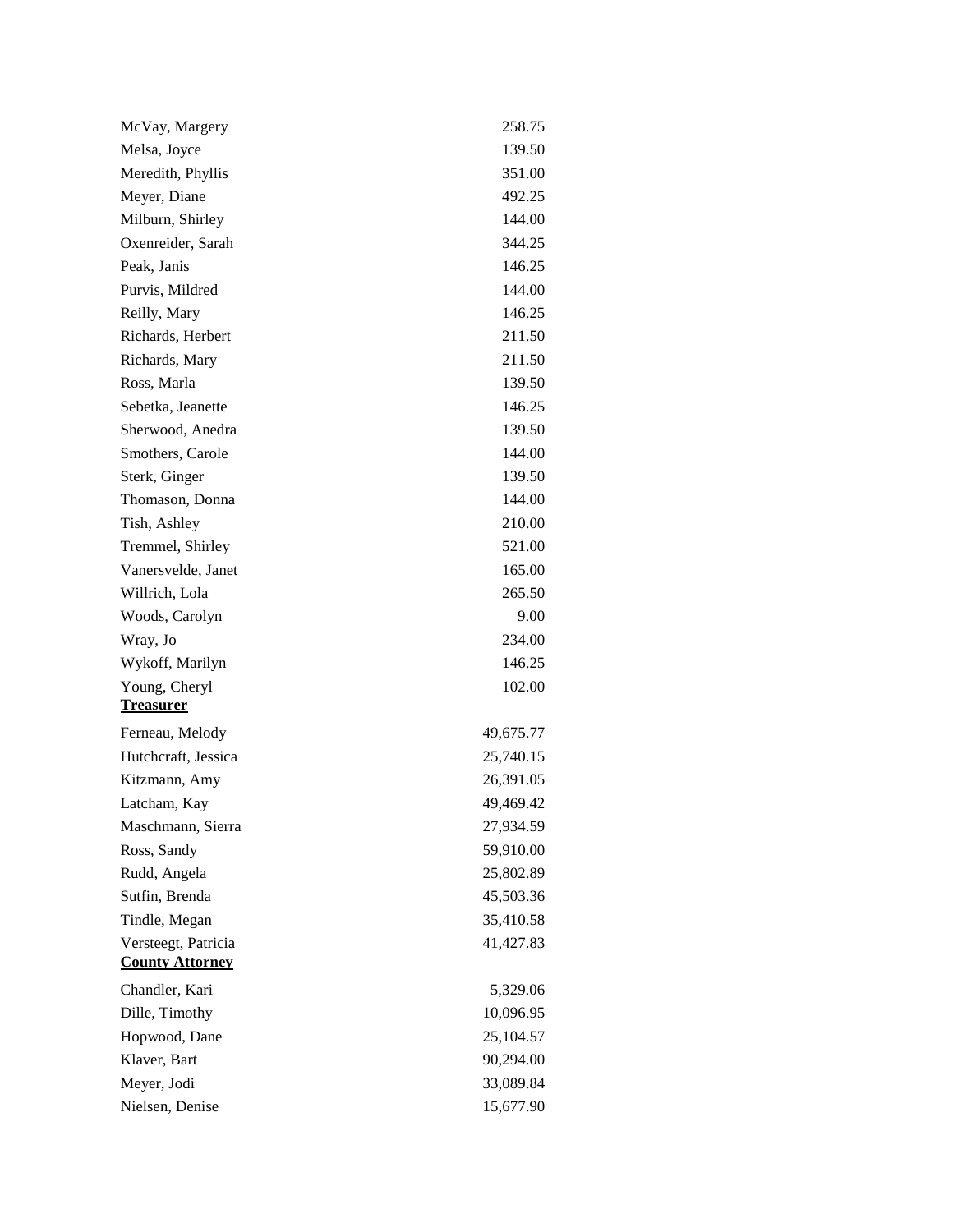## **Sheriff**

| Anderson, Benjamin                     | 67,242.72 |
|----------------------------------------|-----------|
| Bruggeman, Steven                      | 147.25    |
| Cheney, Jonathan                       | 68,437.20 |
| Disney-bruggeman, Dawn                 | 60,409.04 |
| Kies, Douglas                          | 75,904.11 |
| Kivi, Steven                           | 71,176.37 |
| Kriegel, Matthew                       | 156.75    |
| Kriegel, Thomas                        | 79,554.00 |
| Maschmann, Matthew                     | 69,552.09 |
| Menninga, David                        | 71,430.52 |
| Meyer, Joseph                          | 64,762.81 |
| See, Rodney                            | 68,636.23 |
| Shiver, Stanley                        | 123.50    |
| Simpson, Matthew                       | 70,583.81 |
| Vanderleest, Joel                      | 76,094.23 |
| Warnick, Steven<br><u>Recorder</u>     | 65,917.04 |
| Bracy, Michelle                        | 8,097.75  |
| Longhenry, Dianna                      | 59,654.00 |
| Strong, Stacy<br><b>Secondary Road</b> | 44,355.20 |
| Bair, Mark                             | 61,044.40 |
| Brau, Daryl                            | 52,092.84 |
| Byers, Mark                            | 52,398.56 |
| Durr, Laura                            | 43,182.60 |
| Ehret, Darrin                          | 48,824.95 |
| Eickhoff, Shane                        | 36,981.36 |
| Hall, David                            | 50,667.38 |
| James, William                         | 51,733.28 |
| Johnson, Robert                        | 48,811.87 |
| King, Kaleb                            | 5,891.25  |
| King, Douglas                          | 50,312.02 |
| Kline, Edward                          | 55,099.70 |
| Krumm, John                            | 10,353.82 |
| Krumm, Marcus                          | 50,344.83 |
| Kuntz, Craig                           | 50,511.66 |
| Law, Thomas                            | 227.50    |
| Meeker, Brian                          | 560.63    |
| Meldrem, Tanner                        | 46,597.11 |
| Miller, Ryan                           | 56,930.91 |
| Norman, Mark                           | 50,715.23 |
| Owens, James                           | 58,465.72 |
|                                        |           |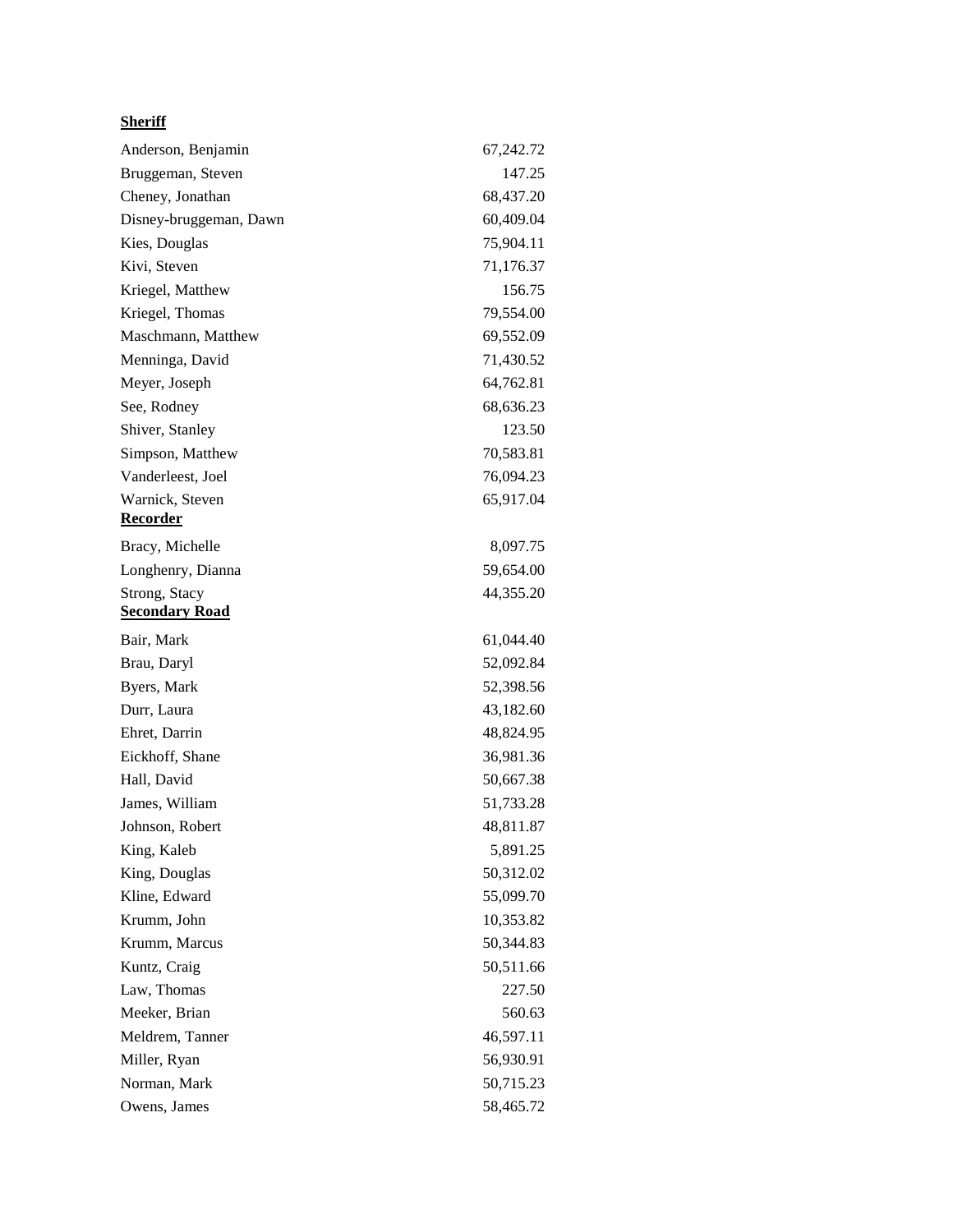| Pickett, Terry                                 | 58,964.35 |
|------------------------------------------------|-----------|
| Reedy, Gregory                                 | 49,087.91 |
| Schock, Aaron                                  | 47,380.86 |
| Sutfin, Brandon                                | 47,059.31 |
| Sutfin, Robert                                 | 49,387.02 |
| Taylor, Donald                                 | 54,092.92 |
| Taylor, Leslie                                 | 50,369.93 |
| Vanersvelde, David                             | 51,890.74 |
| Warden, Richard<br><b>Veterans Affairs</b>     | 52,855.45 |
| Andrews, Ina                                   | 330.00    |
| Carlson, Rodney                                | 360.00    |
| Collum, Robert                                 | 210.00    |
| Meyer, Uwe                                     | 235.00    |
| Schuck, Russell                                | 25,133.01 |
| Stoll, Linda<br>Conservation                   | 360.00    |
| Andrews, Amy                                   | 10,014.72 |
| Davis, Glenn                                   | 700.00    |
| Davis, Marlis                                  | 2,100.00  |
| Doty, Kyle                                     | 5,624.25  |
| Ehret, Dillon                                  | 2,587.75  |
| Glienke, Heath                                 | 1,359.00  |
| Klein, Emily                                   | 24,555.54 |
| Pankow, Christopher                            | 11,166.00 |
| Simpson, Corey                                 | 50,501.25 |
| Vavroch, Mark                                  | 52,462.40 |
| Willemsen, Diana<br><b>Sanitarian/Zoning</b>   | 800.00    |
| Griffith, Justin<br><b>Roadside Management</b> | 47,156.80 |
| Tish, Eugene<br><b>Medical Examiner</b>        | 3,851.63  |
| Hanlon, Robert                                 | 375.00    |
| Paulson, James<br>Dispatch/Jailer              | 10,862.50 |
| Atcher, Michelle                               | 11,464.32 |
| Black, Austen                                  | 41,547.25 |
| Carpenter, Cecily                              | 53,482.20 |
| Collins, Patricia                              | 5,899.00  |
| Denny, Emily                                   | 49,609.29 |
| Fawcett, Ross                                  | 5,257.05  |
| Hawkins, Rhonda                                | 55,137.14 |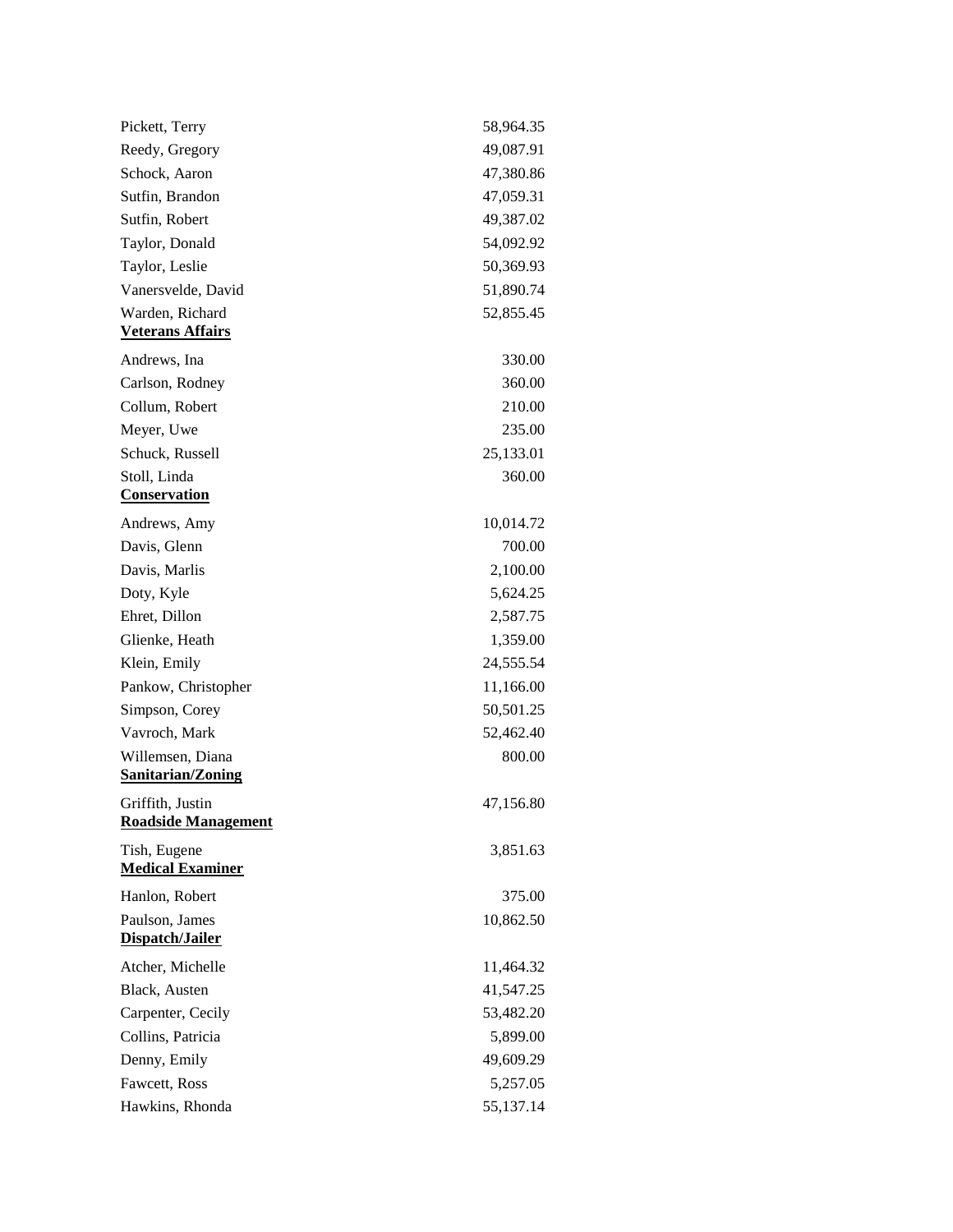| Kendall, Robert                                | 26,242.26 |
|------------------------------------------------|-----------|
| Klaaren, David                                 | 42,299.61 |
| Kriegel, Beth                                  | 50,954.11 |
| Pargeon, Gina                                  | 52,434.67 |
| Pitman, Julia                                  | 56,141.40 |
| Robertson, Steven                              | 72,830.86 |
| Robison, Kaylene                               | 33,129.60 |
| Williams, Teresa                               | 5,018.49  |
| Wray, Mathew<br><b>Custodian/Maintenance</b>   | 45,259.34 |
| Eichenberger, Matthew                          | 29,928.63 |
| Shaull, Jamie                                  | 8,535.57  |
| Short, Steven                                  | 3,203.77  |
| <b>Zoning Board/Commission</b>                 |           |
| Cheney, Roger                                  | 100.00    |
| Gray, William                                  | 50.00     |
| Haworth, Robert                                | 100.00    |
| Kennett, Mark                                  | 100.00    |
| Mc Donough, Howard                             | 100.00    |
| Osborne, Richard                               | 25.00     |
| Sleeuwenhoek, Lynn                             | 175.00    |
| Swanson, Richard                               | 100.00    |
| Thompson, Raymond                              | 175.00    |
| Vandyke, Coleen                                | 100.00    |
| Vanersvelde, Roger                             | 100.00    |
| Wilson, Gary                                   | 200.00    |
| Zimmerman, Ellen<br><b>County services</b>     | 50.00     |
| Daily, Brenda                                  | 56,669.60 |
| Fallis, Ashley                                 | 20,561.64 |
| Hiner, Susan<br><b>Emergency Management</b>    | 18,494.27 |
| Paul, Brian<br><b>Assessor/Board of Review</b> | 48,275.96 |
| Cline, Alyssa                                  | 2,332.50  |
| Cline, Julie                                   | 53,799.59 |
| Helm, Stacy                                    | 346.75    |
| Johnson, Teri                                  | 41,162.16 |
| Kercheval, Joel                                | 250.00    |
| O'Dell, Mollie                                 | 20,127.54 |
| Sutherland, Alyssa                             | 58,479.03 |
| Van Arkel, Zachary                             | 250.00    |
| Vantomme, Nancy                                | 250.00    |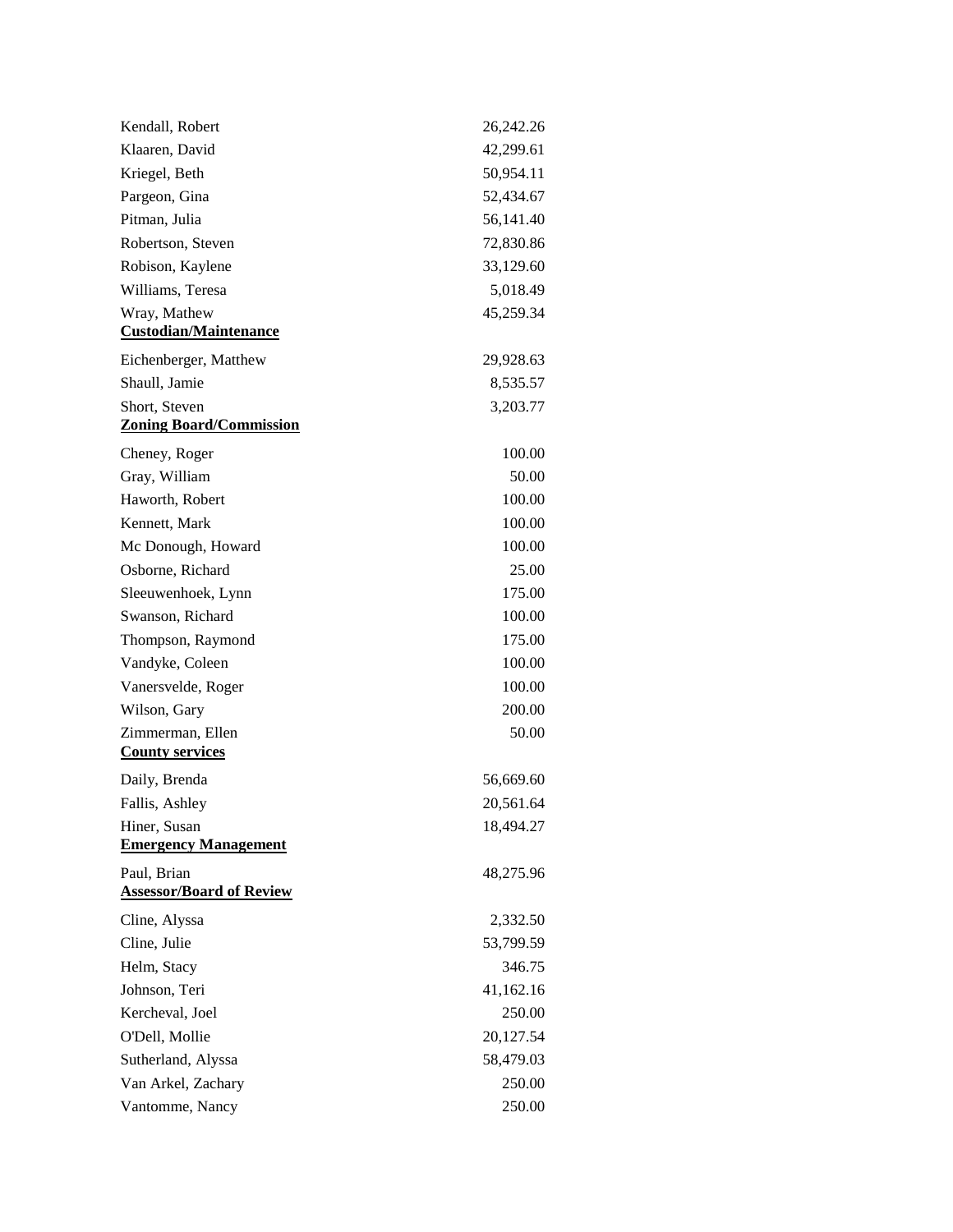| Vermillion, Amy                             | 70,854.05 |
|---------------------------------------------|-----------|
| Walker, Robert<br><b>Township Officials</b> | 250.00    |
| Armstrong II, Donald                        | 25.00     |
| Beaderstadt, John                           | 50.00     |
| Brau, Martha                                | 75.00     |
| Brown, Douglas                              | 50.00     |
| Clayton, James                              | 100.00    |
| Cline, Roger                                | 100.00    |
| Cordes, Kenneth                             | 75.00     |
| Dawley, Dan                                 | 25.00     |
| Ferneau, David                              | 187.00    |
| Fredericks, Michael                         | 117.00    |
| Gilbert, Louis                              | 50.00     |
| Grier, Laurie                               | 154.43    |
| Grier, Thomas                               | 100.00    |
| Haines, Sharon                              | 175.00    |
| Harris, David                               | 75.00     |
| Hendrickson, Mark                           | 100.00    |
| Henning, Jerry                              | 100.00    |
| Hudnut, Larry                               | 50.00     |
| Hudnutt, Michael                            | 75.00     |
| James, Mary                                 | 634.00    |
| Johnson, Lyle                               | 150.00    |
| Keller, Marvin                              | 50.00     |
| Kilmer, Harry                               | 50.00     |
| Kilmer, Latricia                            | 121.75    |
| King, David                                 | 75.00     |
| Klenk, Darwin                               | 100.00    |
| Klenk, David                                | 75.00     |
| Klenk, Faye                                 | 100.00    |
| Lidtka, Randy                               | 100.00    |
| Lowry, Gary                                 | 50.00     |
| Mauss, Dan                                  | 150.00    |
| Meek, Karen                                 | 50.00     |
| Ogle, Thomas                                | 200.00    |
| Peters, Roger                               | 75.00     |
| Plesek, Douglas                             | 50.00     |
| Roland, Duane                               | 75.00     |
| Roudabush, Calvin                           | 50.00     |
| Schalmo, Peter                              | 175.00    |
| Schultz, Clifton                            | 50.00     |
| Sebetka, jr, Wesley                         | 50.00     |